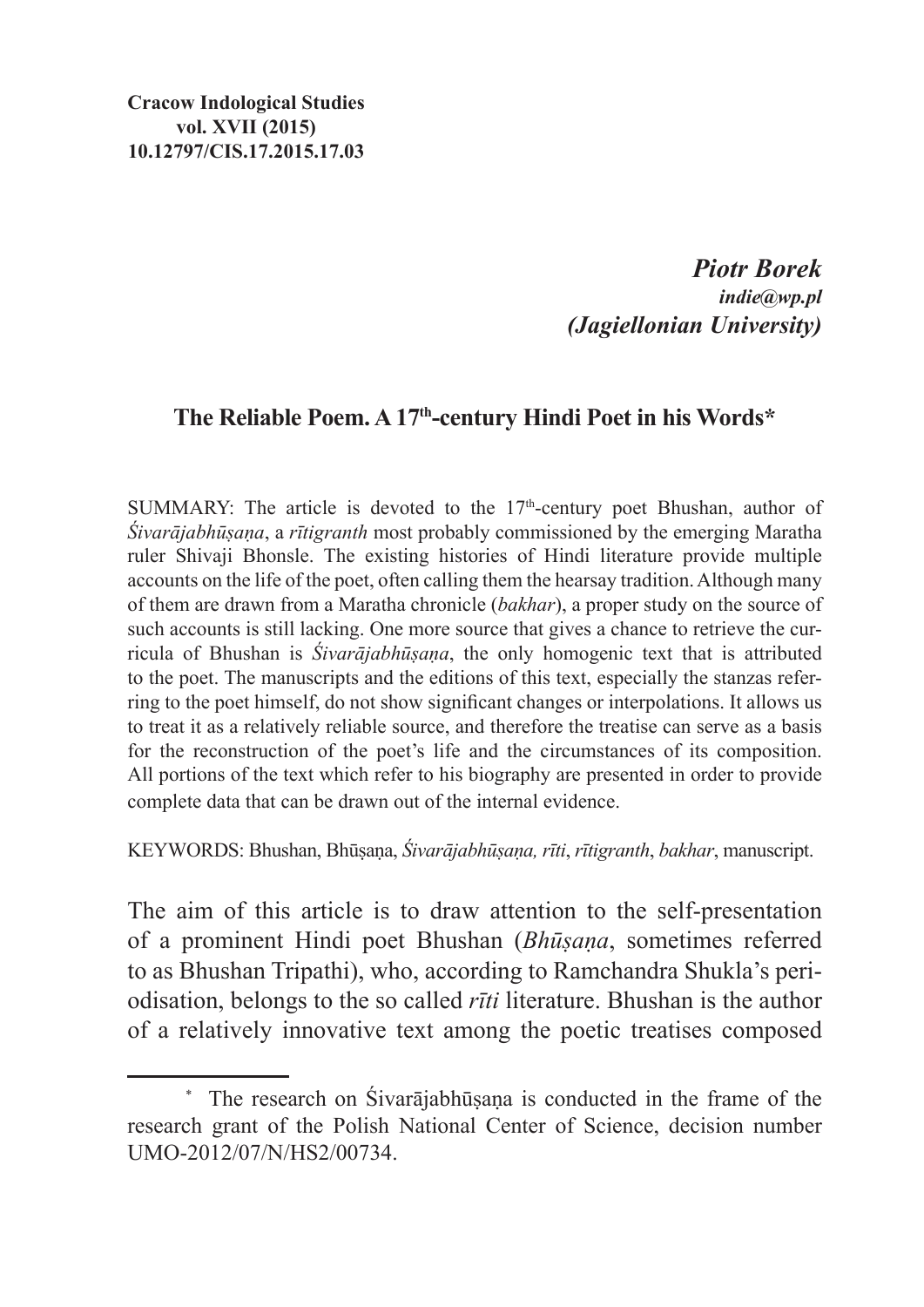in the  $17<sup>th</sup>$ -century North Indian courts.<sup>1</sup> The account on this author's curricula significantly contributes to the geography of the literary culture to which he belongs. Although his literary background links him to the realms of North India, he is a truly cosmopolitan poet. The path of his career helps to realize the large geographical span and the importance of an early modern literary vernacular language. It testifies that even in the remote Deccan, an emerging leader had to include Brajbhasha into his political agenda.

The picture presented in this article is based on the data drawn from Bhushan's *rītigranth*, <sup>2</sup> *Śivarājabhūṣaṇa*, most probably the only uniform text attributed to this poet. A major part of the accounts on his life is based on the descriptions available in modern scholarship, especially in the Hindi language academic tradition. Although those descriptions are associated with at least one Marathas' chronicle the historicity of which is being restored in contemporary scholarship, it is necessary to treat them as important but still uncertain sources of information about the poet's life. The study on four editions and two manuscripts of the text which have been taken into consideration for the purpose of the present article allows us to perceive it as a modest but relatively reliable source on the subject of poet's life.

Apart from sketching a picture of the silhouette of Bhushan and his oeuvre, this article may also offer arguments for the discussion on the nature of Hindi scholarship. Due to several possible factors, such as an urgent need to create a complex history of one-language literature, the need motivated by the nationalist zeal, this scholarship often astounds its readers with a multitude of accounts built in a way

<sup>1</sup> *Śivarājabhūṣaṇa* is an interesting case of Braj *rītigranth* that was composed inDeccan but still belongs to the literary tradition of the early modern North Indian courts.

*Rītigranth* is a literary genre dominant in the Braj court literature. It had a characteristic shape of the handbook of poetics with *lakṣaṇa*s (definitions) and *udāharaṇa*s (illustrations) of the concepts drawn from Sanskrit poetics. Among those concepts we find *rasa* (literary sentiments), *nāyikābheda* (categories of female characters) and *alaṅkāra* (figures of speech) but Bhushan's oeuvre refers only to the figures of speech.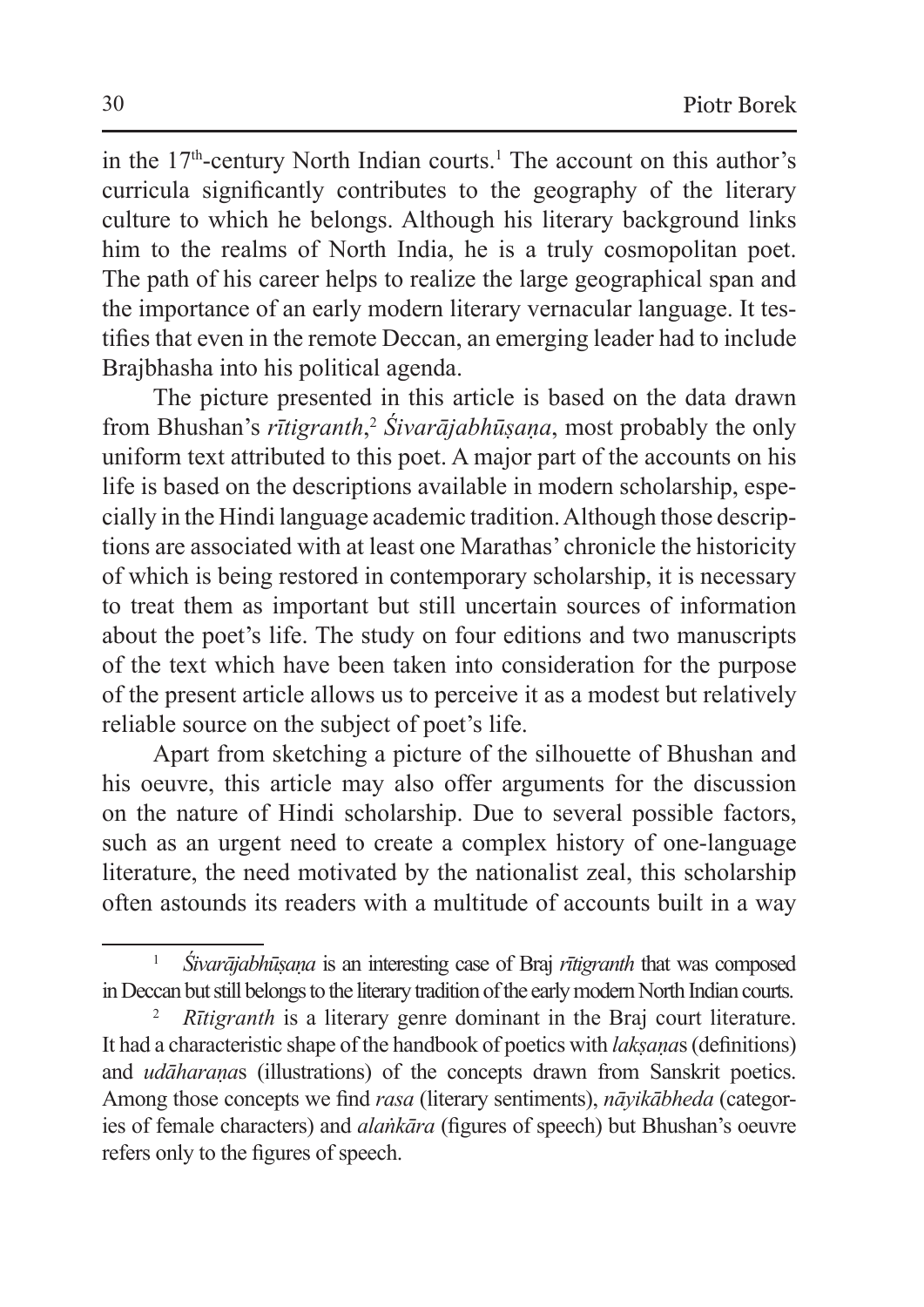that makes it difficult to reach or even imagine their possible sources. Such observation may reveal a nationalistic teleology and at the same time may suggest that the histories have been prepared somehow hastily. On the other hand, we may also deal with the opposite situation: several reliable sources exist, but many Hindi literary historians do not always feel a need or conviction to disclose them.

The early modern court literature composed in various idioms which (mostly for a necessary academic simplification) have been put under the term of classical Hindi has long been criticized, if not condemned, as a symptom of cultural deterioration. This situation, well known to the few Western scholars working on that period of North Indian literature, is perceived as the main reason for the scarcity of academic knowledge on this literary tradition. Various projects held nowadays by several scholars in the West, such as Imre Bangha, Allison Busch or Francesca Orsini, dynamically redraw its image. However, the character of Bhushan's texts, especially its subject-matter, differs from thedominant trend present intheso called *rīti* works. Thismight be the reason why it received relatively frail negative evaluations. The works in question still lack the proper study which would enable one to describe Bhushan's oeuvre not as unique, even idiosyncratic, but as being part of existing practices pursued in the courts of  $17<sup>th</sup>$ - and 18th-century North Indian realms. Apart from the only comprehensive work on the classical Hindi court literature (i.e. Busch  $2011$ ),<sup>3</sup> Bhushan is rarely noticeable outside specific Hindi editorial or academic works. And most of the latter tend to present him in a certain separation from the  $17<sup>th</sup>$ - and  $18<sup>th</sup>$ -century literary trends.

The early modern courts in North India abound with literary works in which *śr̥ṅgāra rasa* is a dominating emotion.4 Regardless of the genre

<sup>3</sup> An inceptive study about Bhushan's literature by Tatiana Rutkowska is one more rare example of interest in this poet outside the Hindi academia (Rutkowska 1983).

<sup>4</sup> Both *śr̥ṅgāra* (erotic) and *vīra* (heroic) *rasa*s belong to the earliest (i.e. described in Bharatamuni's *Nāṭyaśāstra*) classification of the eight sentiments or aesthetic principles. They go back as far as the early Sanskrit drama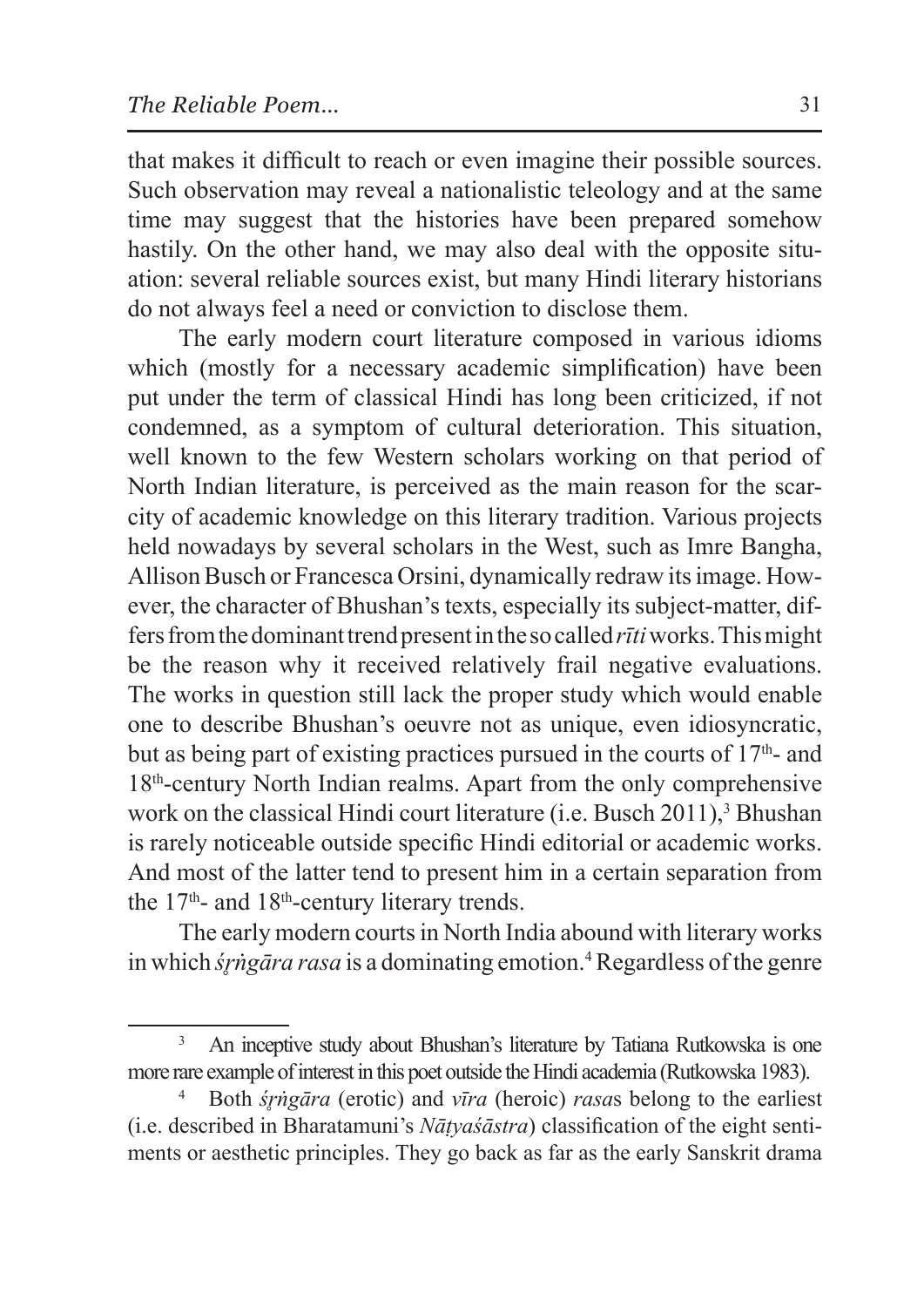and style chosen by the poets, the amount of texts treating *bārah-māsā*<sup>5</sup> or *nāyikābheda*, 6 the latter with the common use of the *nakha-śikha*  technique of descritpion,<sup>7</sup> makes such subjects representative of the period called by Ramchandra Shukla *rītikāl*. The material of this stream or period of literature provides a sharp contrast to the devotional themes associated with Braj (or *Bhāṣā* as some authors used to call their own idiom), which belongs to the working category of classical Hindi. It is surprisingly rare that poets serving their patrons use *vīra rasa*. It may seem against common sense that a Kshatriya patronises more eagerly the works of entertainment than those devoted to bravery,

tradition (cf. Gerow 1977: 245, Winternitz 1963: 5–11). The dominance of *śr̥ṅgāra* as the main *rasa* in the *rīti* literature reflects the opinion of the earliest Sanskrit theoreticians and thus can be perceived as the main symptom of the classicization. "A literary work may contain a number of *rasa*s but only *śr̥ṅgāra-rasa* is called *rasa-rāja*—the king of all *rasa*s, as it excels all other aesthetic emotions existing in poetry" (Sudyka 2007: 131). 5 *Bārah-māsā* (description of the twelve months) does not necessarily

come straight from the Sanskrit classical literature. This concept reminds of the traditional *ṣad-r̥tu-varṇana* (characterization of the six seasons), but as Charlotte Vaudeville noted: "There are no known examples of *bārahmāsā*s in Sanskrit, only *sad-rtu-varnanas*, although certain types of *dūta-kāvya* suggest that songs of the kind were known" (Vaudeville 1986: 5).

<sup>6</sup> The *nāyikābheda* representations are also drawn from the Sanskrit poetics and were widely practiced in the early modern Hindi court literature. As Allison Busch explains, "a subdiscipline of *alaṅkāraśāstra* known as *nāyikābheda*, a typology of different female characters, was particularly well developed in Brajbhasha". Furthermore, "(…) the *nāyikā* is the foundation of *śr̥ṅgāra rasa*, considered its *ālambana vibhāva* or underlying cause. Traditional Sanskrit theoreticians generally subsumed *nāyikābheda* within the larger discipline of *rasa* theory, but in the early modern period this subject became a new discipline in its own right" (Busch 2011: 79). For *nāyikābheda* in Sanskrit tradition see Sudyka 2007.

<sup>7</sup> *Nakha-śikha* is a "detailed depiction from toe to top (in. Skr. *nakhaśikhāvarṇana*, i.e. from a toe-nail—*nakha—*to *śikhā—*a lock of hair on the crown of the head)" (Sudyka 2013: 41).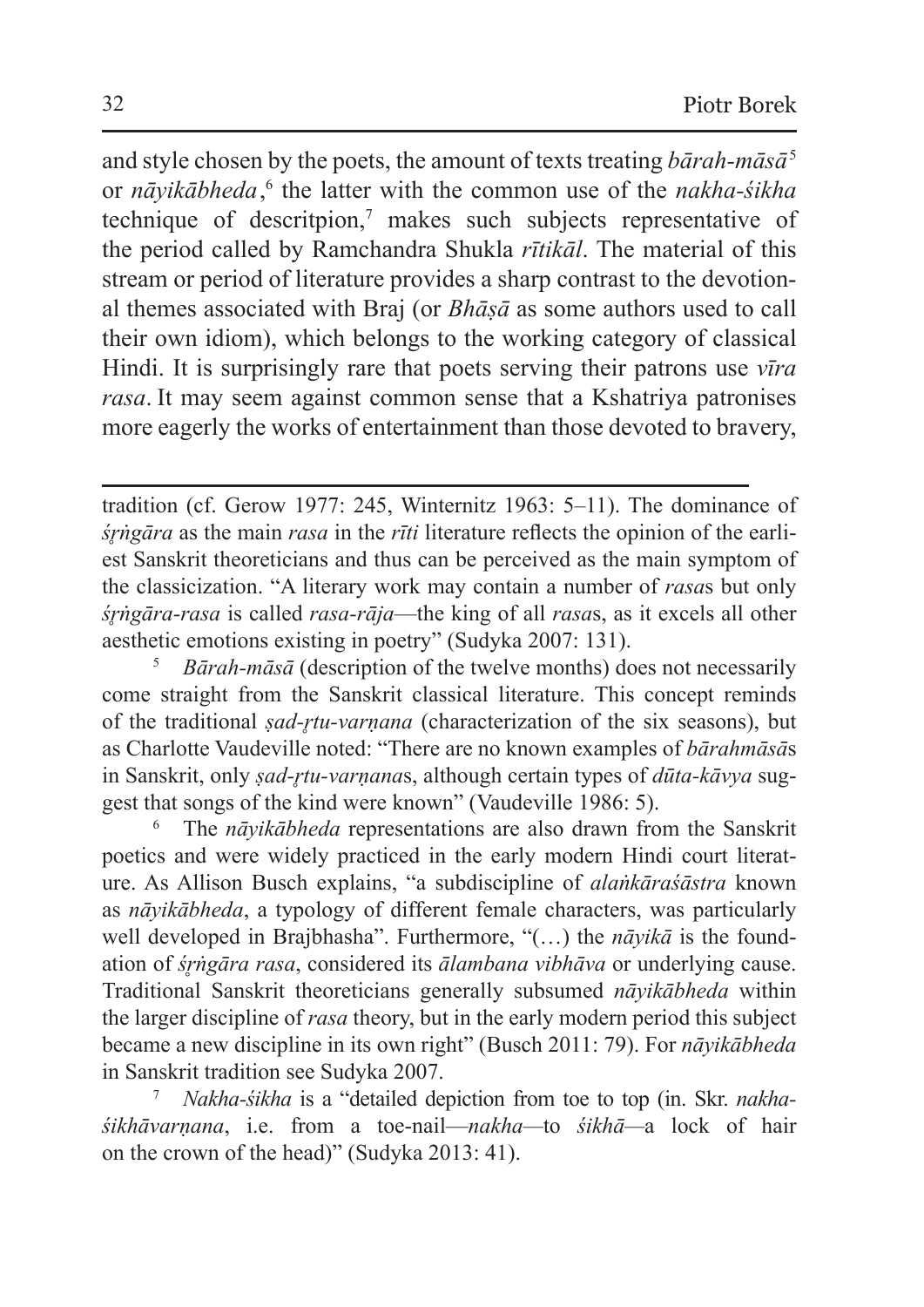war, physical strength, political domination and so on. However that is the situation we observe when trying to get acquainted with the fragments of knowledge about Braj (or *Bhaṣa*) court literature.

The *vīra rasa* or the heroic poetry at large is not new to the vernacular traditions. It goes back to the earliest works classified as Hindi in the first comprehensive history of Hindi literature. The works such as Jāyasī's *Padmāvat* or much earlier poems such as *Pr̥thvīrāj rāsau* and *Ālhākhaṇḍ*<sup>8</sup> surely constitute an early Hindi net, although quite loose, of heroic poetry. But the literary production of the  $17<sup>th</sup>$ -century courts does not offer too many elaborate examples falling into such category. Here we find Bhushan, who travelled from the Braj area to the North-West of the remote Deccan to compose a *vīra rasa* handbook of poetry, i.e. using a rare style within a typical genre.

It is difficult to say to what extent Bhushan's literary choices for *Śivarājabhūṣaṇa* were motivated by his own inclinations or were the result of his new patron's imposition. At first sight, the list of works attributed to Bhushan is decent enough to say something about the craft or nature of this poet, but a closer look leaves no doubt: out of six titles that we can list basing on the existing histories of Hindi literature, and the seventh one which is being consequently omitted by them, the researcher is left with one firm pillar only. *Śivsiṃh-saroj* lists four oeuvres: apart from *Śivarājabhūṣaṇa* one finds there *Bhūṣana-hajara*, *Bhūṣana-ullasa* and *Dūṣana-ullasa.* But those names are virtually everything we know about the works. None of the later literary historians, including Ramchandra Shukla, even try to indicate the source of those titles and there is no evidence that anyone has ever seen a single

<sup>&</sup>lt;sup>8</sup> Both the authorship and the original body of those texts remain uncertain. Regarding the multitude of the recensions it is hard to admit that these are works by a single author. *Pr̥thvīrāj rāsau* is ascribed to a bard named Cand, possibly a confidant of Pr̥thvīrāj Chauhān of Delhi (cf. McGregor 1984: 16–17), whereas the nucleus of *Ālhākhaṇḍ* (or *Parmāl rāsau*) might have been composed by Jag'nāyak (Grierson 1989: 2) or again by Candbardāī (McGregor 1984: 20).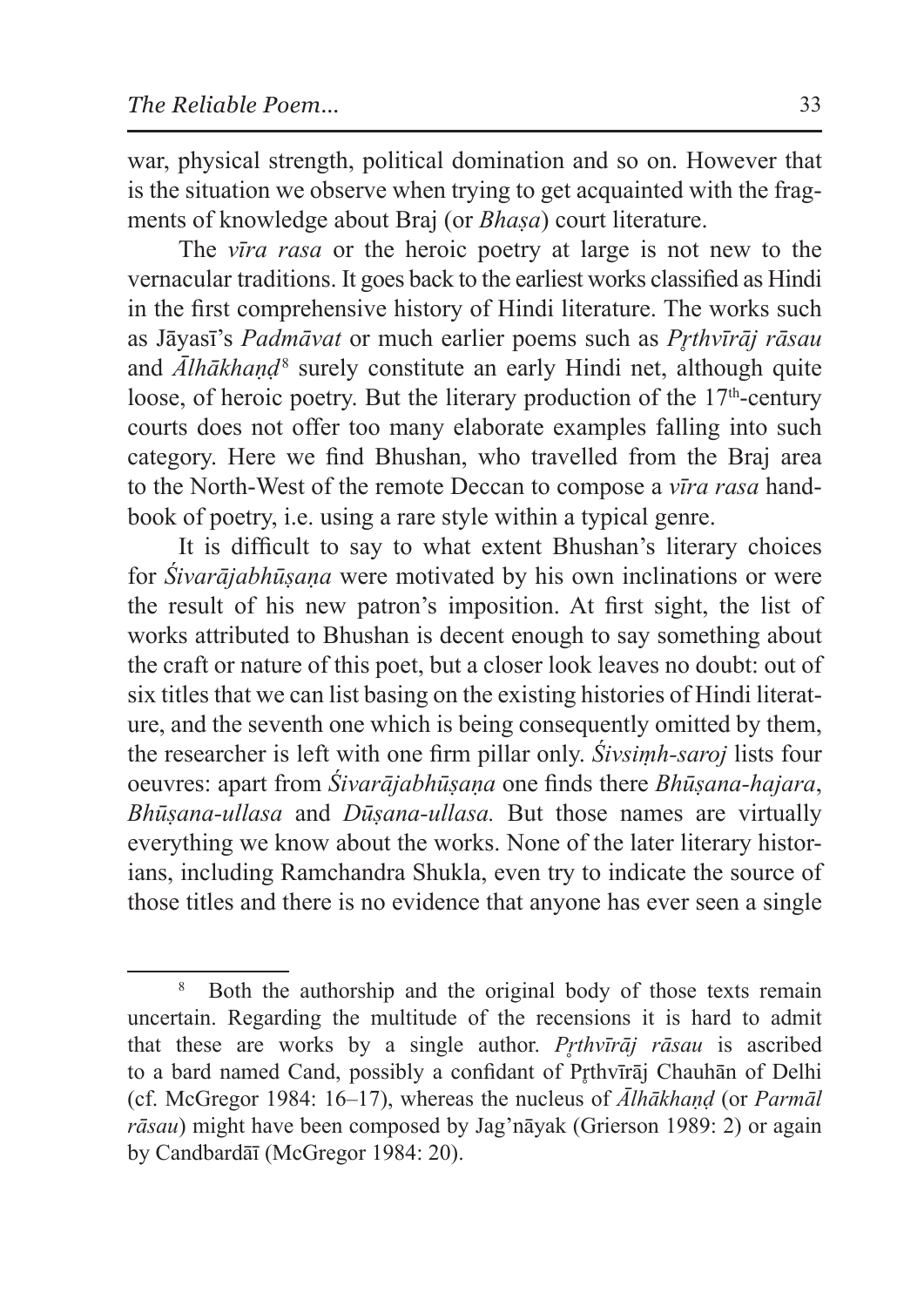scrap of folio of any of those works. Two other collections of stanzas, *Śivā bāvanī* and *Chatrasāla daśaka*, which are included in all editions of *Bhūṣaṇa granthāvalī*, probably were structured as the compilations of the *sphut kāvya* collected from various manuscripts.<sup>9</sup> There is one more work, a hardly available printed edition of *Alaṃkāra-prakāśa*, 10 but it seems that no one apart from its editor, and recently Rajmal Bora, bothered to discuss the authorship or authenticity of this work.<sup>11</sup> Taking into account all the uncertainties it may appear that drawing an account of Bhushan is a slippery task. It is sometimes more a work of an archaeologist than of a literary historian, but such a reconstruction is actually quite a reasonable method one can apply to the literary world which had been ideologically neglected for almost a century of nationalist-oriented scholarship.

### **The available Hindi scholarship on Bhushan**

The nucleus of the biographical information about Bhushan was presented in the earliest comprehensive work on the history of Hindi literature, which is a catalogue of poets and their works, the famous

<sup>9</sup> *Sphuṭ kāvya* or *phuṭkar* is a technical term used to denote loose (miscellaneous) verses which have not been attributed to a larger poem. Besides the fact that *Śivā bāvanī* and *Chatrasāla daśaka* may be late collections of such verses, in each of the existing *Bhūṣaṇa granthāvalī* editions a few dozens of *phuṭkar*s form a final section which follows the three poems. As Vedavrat Śāstrī simply explained in the introduction to the Prayāg edition: "*phuṭkar meṃ bhūṣaṇjī ke un chandoṃ kā saṅgrah hai jo śivarājabhūṣaṇa, śivābāvanī aur chatrasāla-daśaka se bhinn haiṃ aur abtak upalabdh ho sake haiṃ. inmeṃ kuch śivājī viṣayak bhi haiṃ, kuch bhinn bhinn rājāoṃ kī praśaṃsā meṃ kahe gaye haiṃ aur kuch aise bhī haiṃ jo kisī kī praśaṃsā meṃ nahiṃ balki svatantr viṣay par likhe gae haiṃ*" (Śāstrī 1929: 13).

<sup>10</sup> According to its editor Kaiptan Shurvirsinh, this text might be the *Bhūṣana-ullāsa* mentioned in the *Śivsiṃh-saroj.*

<sup>11</sup> However, as Rajmal Bora acknowledges, it is dubious that *Alaṁkāraprakāśa* is a work by Bhushan. It might be rather attributed to Murlidhar, who was given a pen name Bhushan by raja Devisiṁha of Chanderi (Borā 2004: 16–17).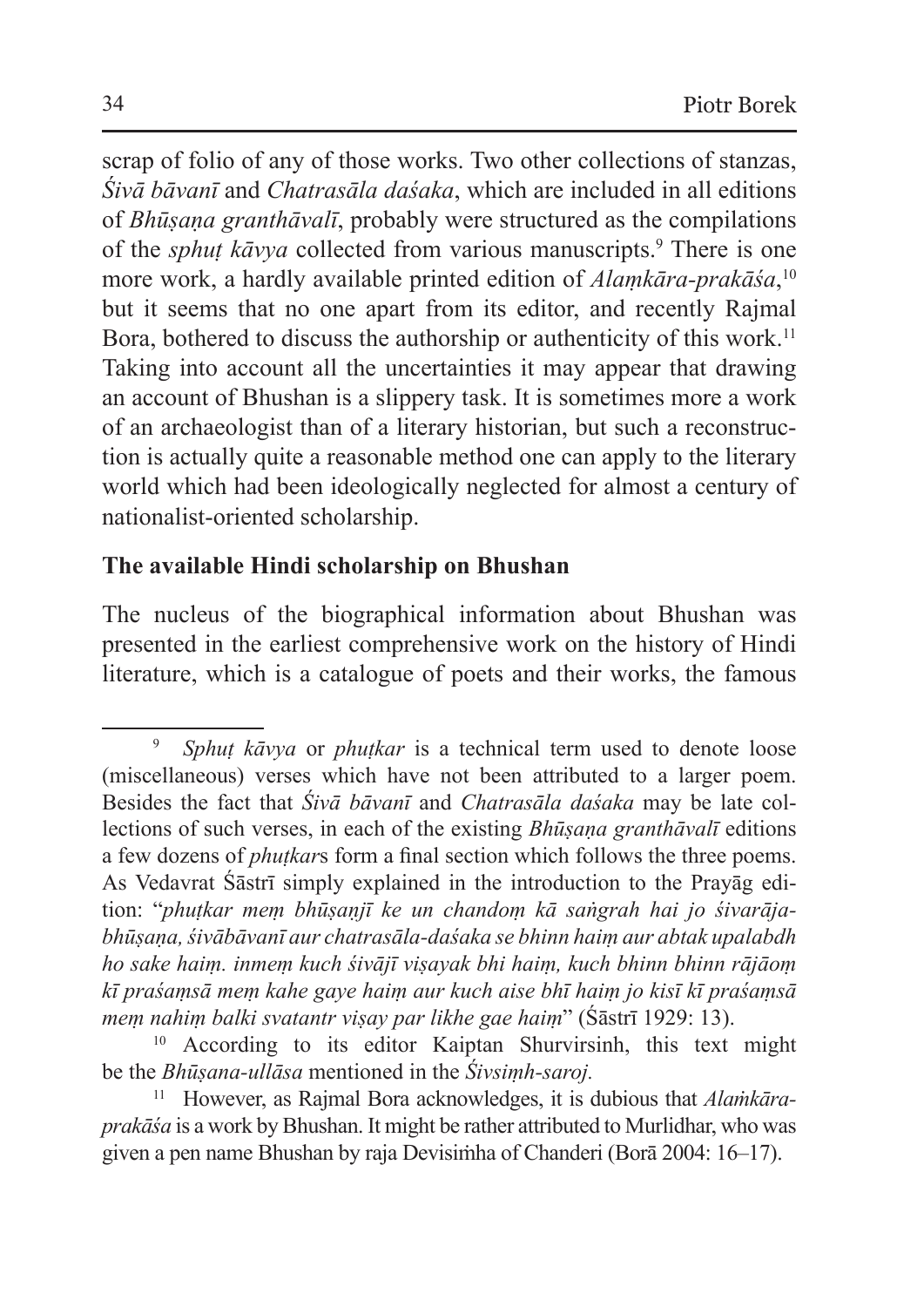*Śivsiṃh-saroj* by Shivsinh Sengar (Seṅgar 1878/1970). We find a further extension of those data in the earliest history of Hindi literature, i.e. the pioneering and to a large extent critical work by Ramachandra Shukla (Śukla 1929). Several other literary histories, such as Nagendra's sixth volume of *Hindī sāhitya ka brhat itihās* (Nagendra 1973) devoted to the *rītibaddh* style and other works of this author devoted to the *rīti* period invented by Shukla, *Hindī rīti sāhitya*  written by Bhagirath Mishra (Miśra 1973) and e.g. encyclopaedias such as *Hindī sāhitya koś* by Dhirendra Varma (Varmā 1985 & 1986), do not profusely extend our knowledge about the case of Bhushan. They do not seem to be influenced by *Mahākāvi Bhūṣaṇa*, a relatively early monograph by Bhagirath Prasad Dikshit (Dīksit 1953) or by more informative introductions to several editions of *Bhūṣaṇa granthāvalī*, among which Mishrabandhu brothers' work occupies an important place (MB 1989). The popularity of *Śivarājabhūṣaṇa* at the end of the 19th century, i.e. after the first edition of *Śivsiṃh-saroj* had been published, probably had its roots in the 30<sup>th</sup> volume of *Mahārāstra kāvyetihāsa saṃgraha* (1889). At least this is one of the main reasons for its popularity that was given in the introduction to the earliest, hardly available today, edition of *Bhūṣaṇa granthāvalī* by Gangavishnu Shrikrishnadas (Śrīkrsnadās c. 1895).<sup>12</sup>

What is striking in those works is that the sources of relatively rich accounts on the life of Bhushan are not being given. Apart from certain data that can be read out of *Śivarājabhūṣaṇa* most of the stories are either built on the unconnected shreds of *sphūṭ kāvya* or on accounts devoid of any textual roots. Although one may already accept that the early *Śivsiṃh-saroj* catalogue provides many data *ex cathedra* (*Śivsiṃh-saroj* 1970: 759–761), the renown project by

<sup>&</sup>lt;sup>12</sup> Hereby I would like to express my gratitude to Uday Shankar Dube, who not only provided me with the copy of the otherwise unavailable text of the 1st edition of *Bhūṣaṇa granthāvalī* (Śrīkr̥ṣṇadās c. 1895) but who also directed part of my field research devoted to Bhushan and generously shared with me his knowledge on the manuscripts.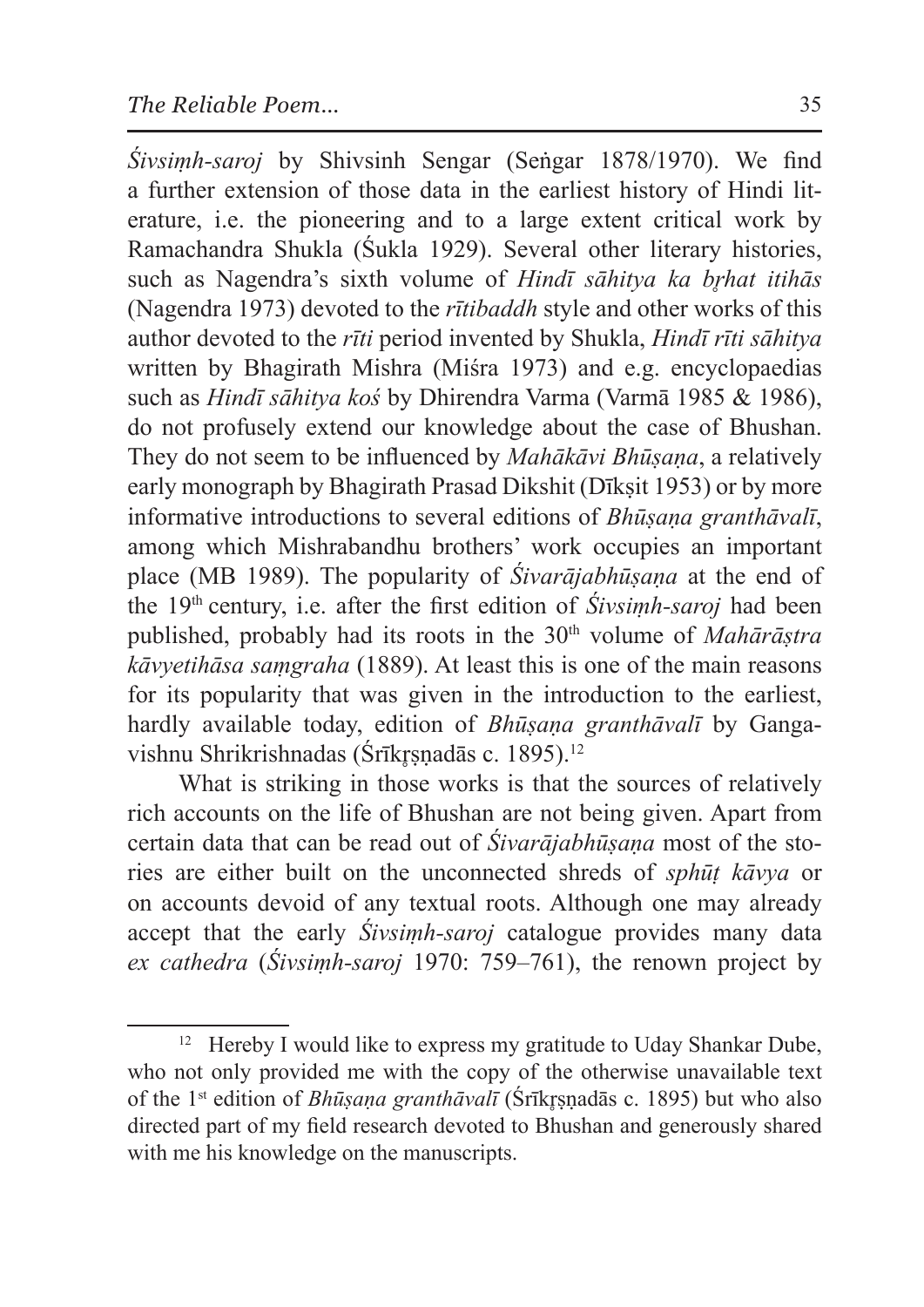the Mishra brothers <sup>13</sup> astounds with the extensive use of unscientific markers such as *kahte haiṁ*, *sunā jātā hai*, *yah bāt prasiddh hai* or *jān paṛtā hai.*<sup>14</sup> This is how they introduce a significant bulk of information about the poet (e.g. Miśra 1989).

Regarding the above mentioned problems with scholarship on Bhushan, it is necessary to acknowledge that Rajmal Bora in his latest work *Bhūṣaṇa,* which was published in a series by Sāhitya Akādemī, divides the sources informing about the poet's life into three categories: inner evidence, outer evidence and hearsay tradition (*janśruti*). What is important here is that Rajmal Bora identifies the hearsay tradition with the famous Marathi chronicle or *bakhar* by Malhar Ramrao Citnis (Borā 2004: 15–16). The work is referred to by the earlier researchers such as the Mishra brothers as one of the main sources not only about Shivaji, but also about Bhushan. The apparatus of Mishrabandhu's works does not allow one to state how exactly the hearsay tradition was understood by the scholars. We may only assume that the previous researchers' associations of *janśruti* with the *bakhar* do not differ much from the one made by Rajmal Bora. This situation of doubt, however, is not necessarily a simple image of the nature of Hindi scholarship. The reason for such dubious association probably lies in the fact that the *bakhar*s only lately have started to be considered as legitimate histories. The allegations of their inadequacy to the Western historiographical methods and practices are surely responsible for the fact that such a prominent historian of Marathas as Jadunath Sarkar characterized *bakhar*s as "collections of gossips and tradition, sometimes no better than opium-eaters' tales" (Sarkar 1966: 265). The other opinions were not more favourable. As we learn from Prachi Deshpande's study on Maratha historiographies, although the *bakhar* "narratives were often *improved* by copyists in the course of transmission

<sup>13</sup> Introduction to their *Bhūṣaṇa granthāvalī* (Miśra 1907/1989) edition as well as their *Hindī navaratna* (Miśra 1955).

<sup>&</sup>lt;sup>14</sup> Lit.: "they say", "it is heard", "this matter is well-known", "there is an opinion".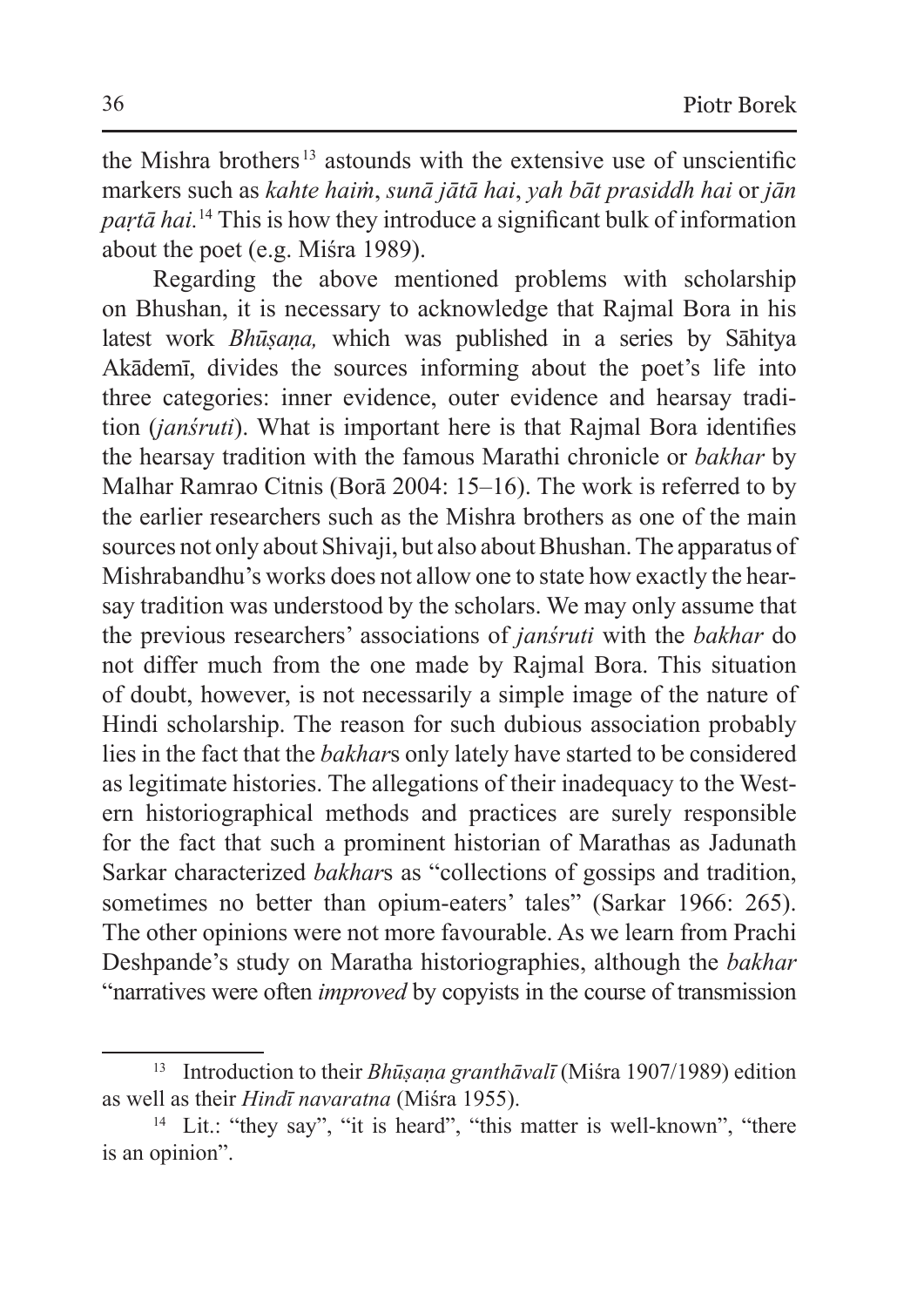with changes in idiom, words and explanatory interpolations" (Deshpande 2007: 32) they cannot be refused as histories. The negative evaluations of this type of text seem unjust especially when we look at Citnis's own description of the professional workshop where "he indicates the specific sources he consulted" (Deshpande 2007: 31). Deshpande's work is devoted to four *bakhar*s. Two of them are especially important for the history of Shivaji's court. One is the *Sabhasad bakhar* (c. 1694) by Krishnaji Anant Sabhasad, an older official in the court's administration. She calls this chronicle one of the earliest biographical narratives on Shivaji. The other is a much later *Citnis bakhar* (c. 1811), an early 19th-century chronicle by Malhar Ramrao Citnis, a senior writer at the Satara court of Shahu II (Deshpande 2007: 20–21). The above mentioned Hindi scholars refer only to the second one, though according to Deshpande "(…) the bulk of the narrative is almost certainly based on Sabhasad's text (…)" (Deshpande 2007: 27).

### **A philological legitimization of the source**

As stated in the beginning, the only available text by *kavi* Bhushan that might have been planned as a single oeuvre is the poetic treatise *Śivarājabhūṣaṇa*. Although the hearsay tradition provides us with an argument that is against this statement,<sup>15</sup> I will refer to this treatise as a uniform source. My motivation comes from a general comparison of the existing editions and available manuscripts. As already

<sup>15</sup> This argument concerns mainly a famous *kavitta* "indra jimi jambha…" (SBh 2046vi: 56). According to *Śivsiṃh-saroj*, during the first encounter of Shivaji with Bhushan, the poet after reciting this verse got rewarded with five elephants and twenty-five thousand rupees. Some other versions of this story, among which is the account provided by Rajmal Bora, tell about a reward of fifty-two elephants and fifty-two lakh rupees of reward given after Bhushan had either repeated this kavitta fifty-two times or recited fifty-two different verses (Bora 2004: 21). Such an account coming from the hearsay tradition would attest to the fact that Bhushan's treatise might have been, at least partially, a compilation of previously composed verses.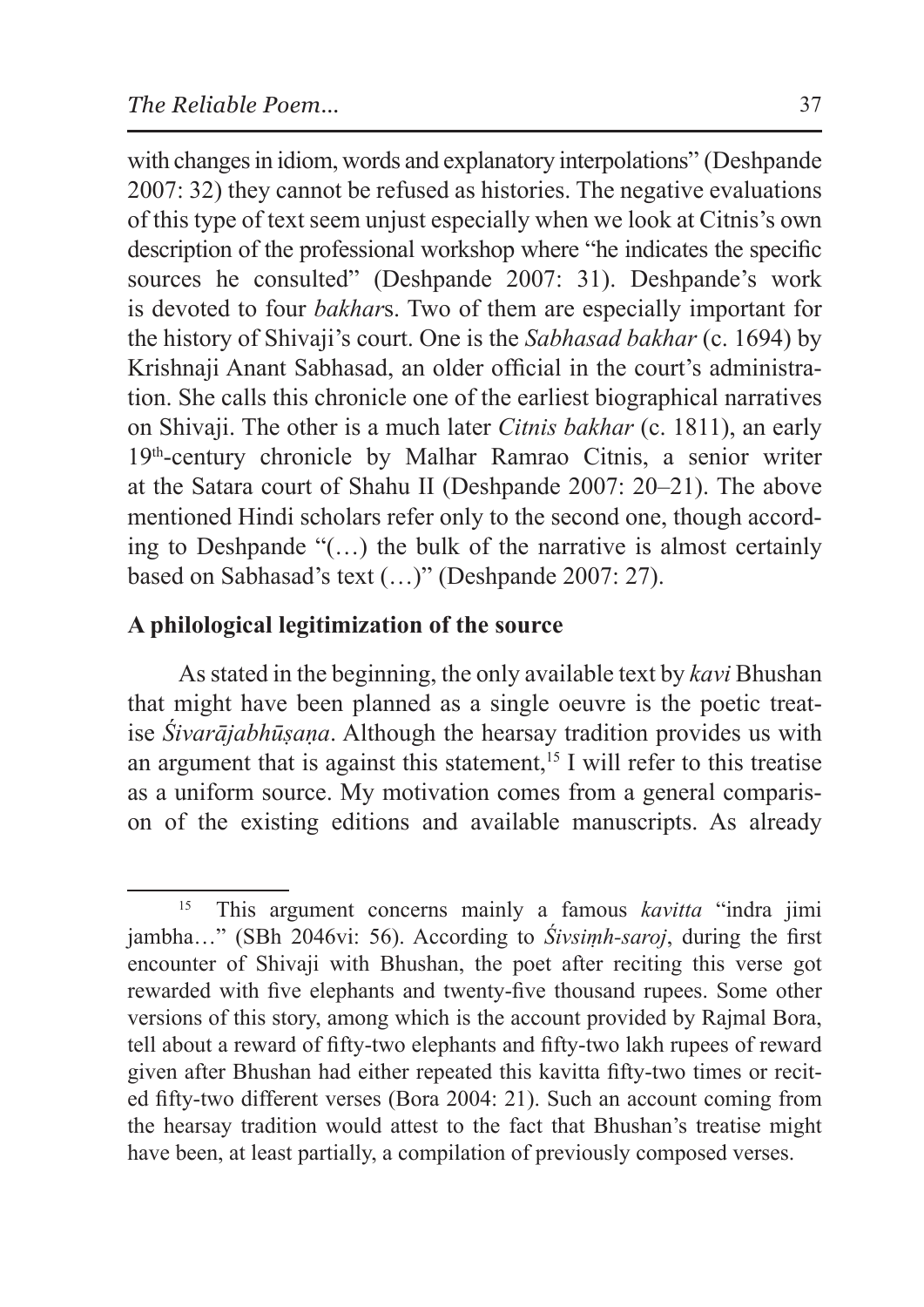mentioned, the oeuvre is a *rītigranth*, which means that it has a form of a handbook of poetics.16 Several editions of *Śivarājabhūṣaṇa*, most of which are included in *Bhūṣaṇa granthāvalī*s published since at least 1895, are rather a proof of its popularity than the result of significant differences between the available versions of the text.

The stanzas from the following sources have been consulted for the purpose of the present paper:

1) manuscript no. 54 of 1898-99, 52 folios, located in the Bhandarkar Oriental Research Institute (BORI) in Pune, here referred to as the earlier one;

2) manuscript no. 1525 of 1891-95, 56 folios, located in the BORI in Pune as well;

Both manuscripts are complete and in a very good state.

3) *Bhūṣaṇa granthāvalī* by the Mishra brothers (Miśra 1907/1989), referred to as MB 1989 or the Varanasi edition;

4) *Bhūṣaṇa granthāvalī* by Vedavrat Shastri (Śāstrī 1929), referred to asthe Prayag edition;

5) *Bhūṣaṇa granthāvalī* by Rajnarayan Sharma (Śarma 1937), referred to as the Lahaur edition;

6) *Bhūṣaṇa granthāvalī* by Vishvanath Prasad Mishra (Miśra 1953/2004), referred to as VM 1994 or the Delhi edition. The text of *Śivarājabhūṣaṇa* in this *granthāvalī* was equipped with valuable footnotes with the modern Hindi translation of the chosen words and a simple critical apparatus showing major lexical differences with several sources, mostly with the Varanasi edition. It also has an appendix (pp. 195-205) with sixty stanzas from the other sources which are different or have not been included into the main text by V. P. Mishra.

My preliminary comparison of the two manuscripts and four editions allows us to reject a suspicion of significant interpolations and changes that might have been driven by the political character of its content. Despite the problems with an objective dating of the earlier manuscript, the later one being written between 1887 and 1895, I refer to the expertise of Uday Shankar Dube, according to whom it was

<sup>&</sup>lt;sup>16</sup> However, I am reluctant to use the English term as it may suggest its didactic purpose which is highly dubious.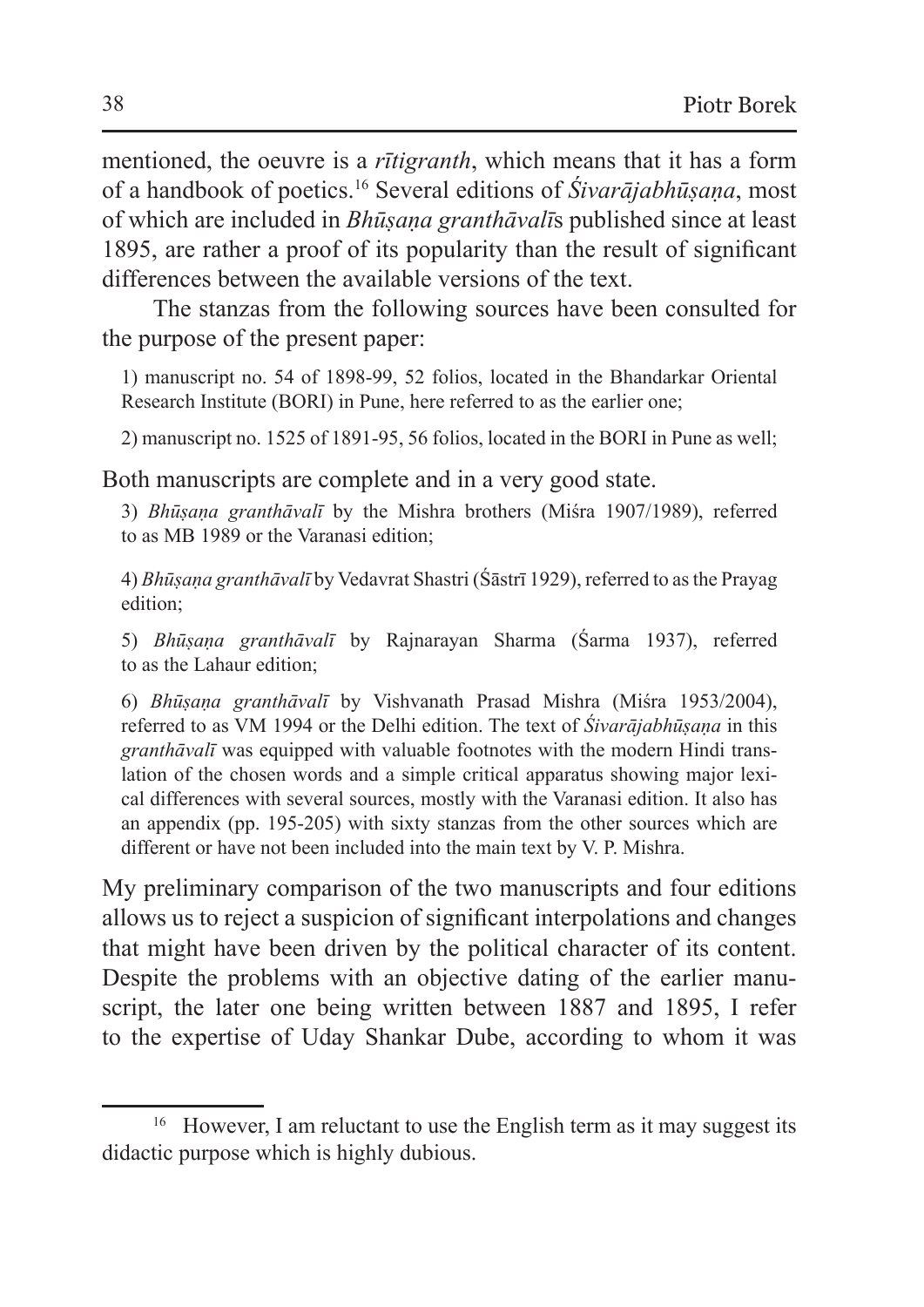produced no later than in the 18<sup>th</sup> century.<sup>17</sup> Moreover, I can indicate the existence of two recensions of *Śivarājabhūṣaṇa*: a shorter one, which corresponds to the Delhi edition, to which both manuscripts I have examined belong, and the longer one constituted by the Varanasi edition, the Lahaur edition or the Prayag edition. The two latter editions show almost no noticeable differences between them. The shorter and the longer recensions differ in the number of verses (between 347 in V.P. Mishra's Delhi edition and 382 in Mishrabandhu's Varanasi one). With the structure typical for a *rītigranth*, the text is composed of definitions of poetic figures and their illustrations. The main difference between the two recensions is that the longer one sometimes provides more illustrations under one definition. Besides, we observe the differences in the text itself, but they hardly ever result in a different meaning. Indeed, the higher number of illustrations in the longer recension could be perceived as a sign of interpolations, but it will require a further analysis. The autobiographical information I refer to in the subsequent section of this paper is based on the few verses common to the four printed editions and both manuscripts with a single reference to one *dohā* that appears only in the longer recension. I also draw attention to the differences between the stanzas of the two recensions whenever they appear.

# **Bhushan in** *Śivarājabhūṣaṇa*

Most of the autobiographical data about the poet is cumulated in one of the sections of the text, which precedes the stream of definitions and illustrations. The section called by the  $20<sup>th</sup>$ -century editors *kavivaṁśavarṇana* (none of the two manuscripts names this section) consists of six or seven *dohā*s, although the last one does not provide any information about the poet, informing only that he will now start

<sup>&</sup>lt;sup>17</sup> Uday Shankar Dube has stated that the manuscript may have been written around the middle of the 18<sup>th</sup> century and is certainly earlier than the one used during the preparation of the Delhi edition of *Bhūṣaṇa*  granthāvalī (expertise on the 20<sup>th</sup> of March, 2014, Vrindavan).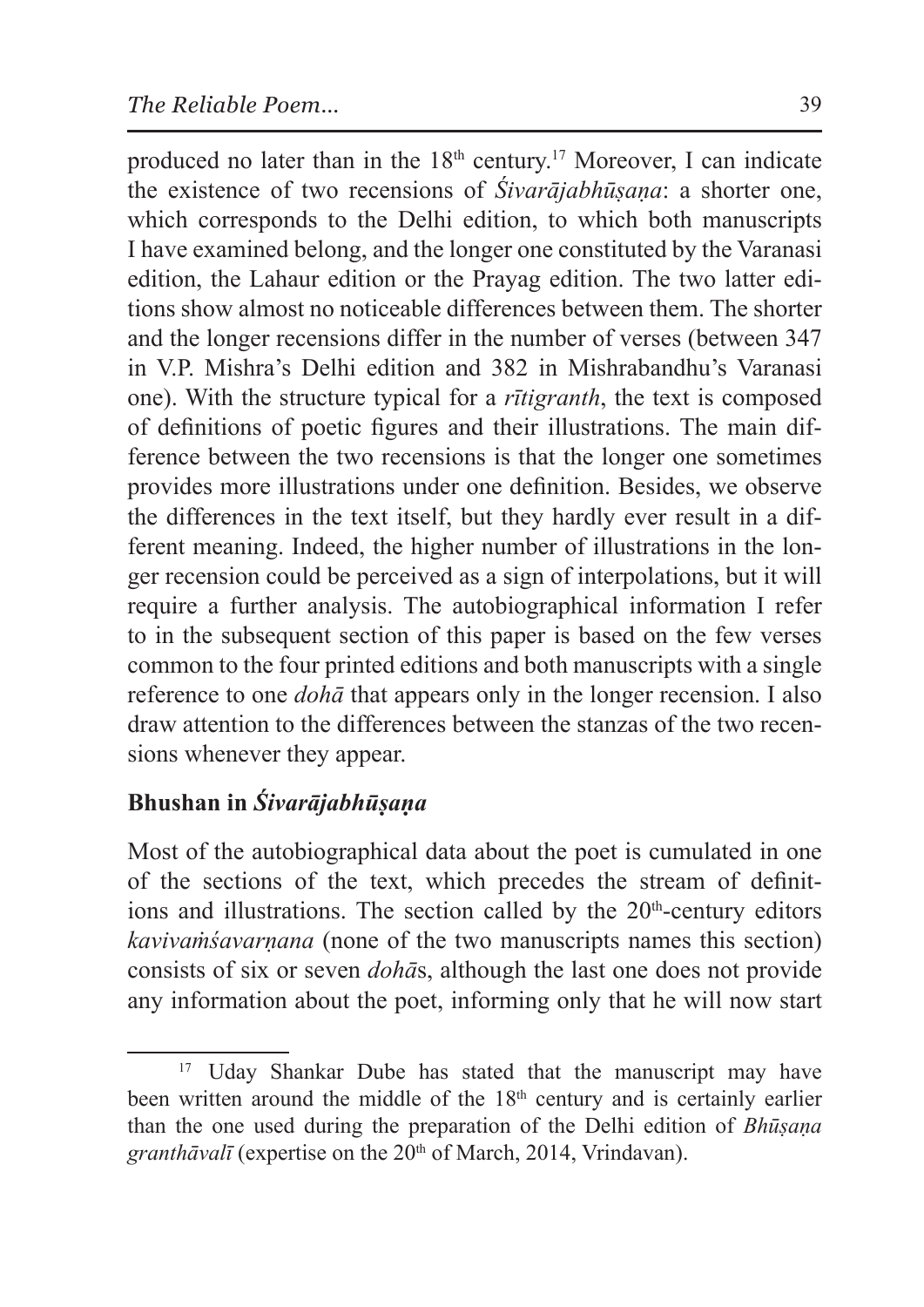with the description of the figure of speech called *upamā*. The rest of the *dohā*s included in this section of the shorter recension refer to the poet's family background, his place of origin and the story about the origins of his pen name, which may sound as presenting the recommendation from the previous patron. In agreement with a usual practice of the court poet, as an extension of the recommendations, Bhushan refers to his professional association by confirming that he has learnt from good poets and does follow their path.18 He also explains why he came to Shivaji's court.

Bhushan thus calls himself a twice-born of the Kanauja lineage, i.e. a Kanyakubja Brahmin, son of Ratinath. In the same *dohā* he indicates his place of origin, which is Trivikramapura at the bank of the Yamuna river:

*dvija kanoja kula kasyapī ratinātha kau kumara basata tribikramapura sadā jamunā-kaṇṭha suṭhāra* (VM 1994, v. 26)19

In the three editions which according to my evaluation account for the longer recension the name of Bhuṣan's father is "ratanākara", not "ratinātha".

*dvija kanauja kula kasyapī ratanākara suta dhīra basata tivikramapura sadā taranitanūja tīra* (MB 1989, v. 26)20

This difference might be meaningful for a further study on Bhushan's relation to two other court poets—Chintamani and Matiram.<sup>21</sup>

<sup>18</sup> Bhushan attests in such a way that he belongs to the *kavikul* or "family of poets" which was a *conditio sine qua non* of professional success (cf. Busch 2011: 189).

<sup>&</sup>lt;sup>19</sup> "Twice-born, [belonging to] the Kanauja clan, the son of Ratinath / Living in Trivikramapura, on the beautiful bank of the Yamuna". All literal translations given in the footnotes are mine.

<sup>&</sup>lt;sup>20</sup> "Twice-born, [belonging to] the Kanauja clan, the patient son of Ratnakar / Living in Trivikramapura, on the bank of the Yamuna (lit. daughter of Surya)".

<sup>21</sup> There are three major *rīti* poets "(…) Matiram Tripathi, Bhushan Tripathi, and Chintamani Tripathi, whom Hindi tradition remembers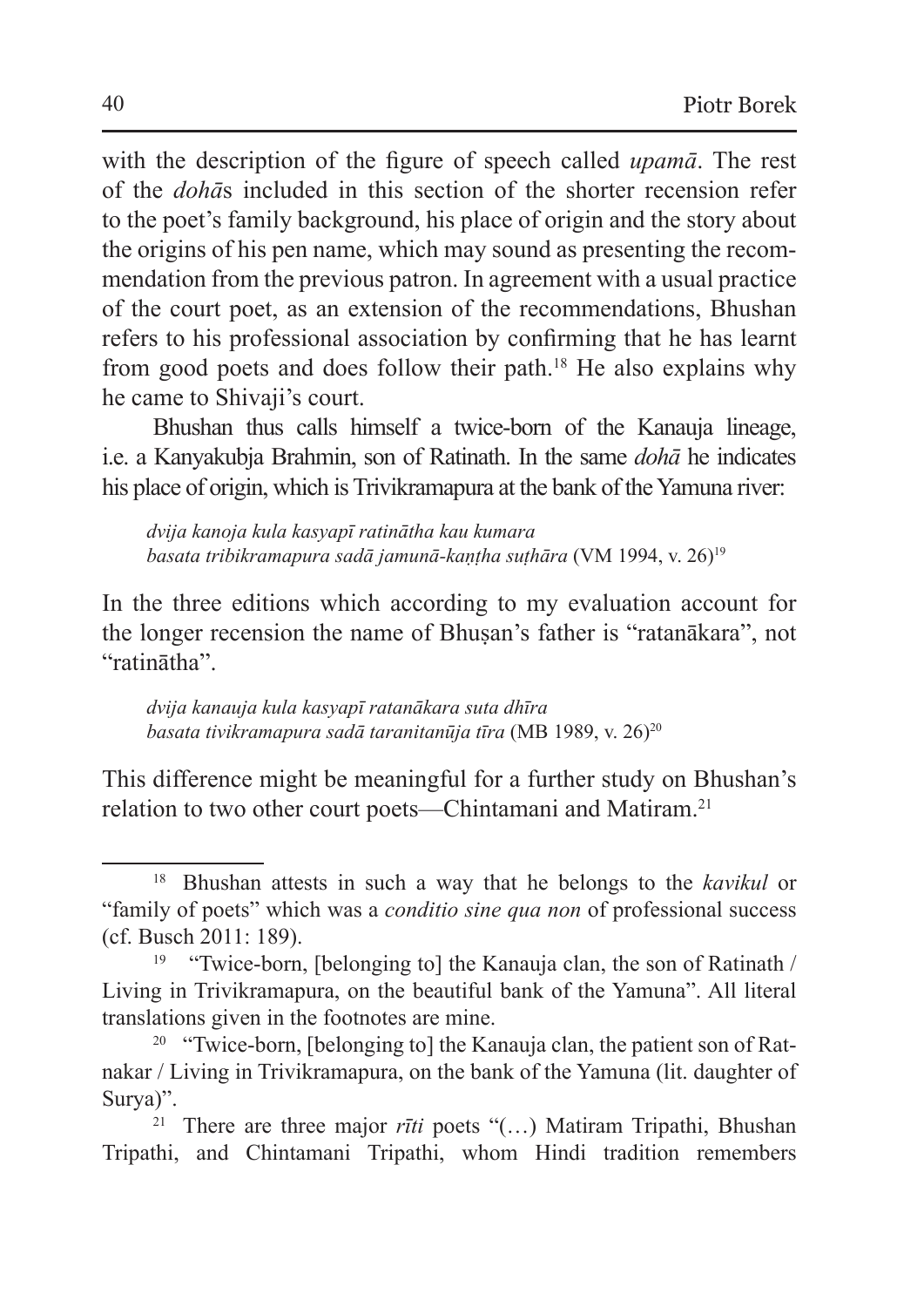He then probably associates his place of origin with the famous poet Birbal, or just indicates that this is the place where both poets and kings were born.<sup>22</sup> But more interesting in this section are Bhushan's professional curricula. The very first *dohā* of the analyzed section starts with revealing the poet's motivation to come to the court. In tune with the concept of a poet-traveller, characteristic of early modern vernacular literature, one finds here a clear statement that the talented come from different countries in order to ask the ruler (for money or goods?):

*desani desani teṃ gunī āvata jacana tāhi tinameṃ āyau eka kabi bhūṣana kahiyai jāh*[*i*] (VM 1994, v. 25)23

Bhushan is one of them, i.e. he situates himself among those who are attracted by the personality of the ruler or his fame. The abovementioned professional references confirm that Bhushan previously had a patron, a piece of information which is heavily supported in the Hindi scholarship by many stories drawn from the *janśruti*. The poet himself confirms that Rudrashah Solamki from Chitrakut, Hridairam's son, whom he calls an ocean of courage and good conduct, has given him the pen name *bhūṣāṇa* which means the jewel among poets:

*kula sulaṅki citakūṭapati sāhasa-sīla-samudra kabi bhūṣana padavī daī hr̥dairāma suta-rudra* (VM 1994, v. 28)24

as brothers. Striking correspondences such as their birthplace (Tikvanpur, near modern Kanpur), connections between patrons, probable instances of textual borrowing, and the frequent juxtapositions of their names in premodern works confirm the reliability of the consensus on this point" (Busch 2011: 189).

<sup>22</sup> *bīra bīrabara se jahaṃ upaje kabi aru bhūpa* (…) (VM 1994, v. 27): "where poets and kings like brave Birbal were born".

<sup>23</sup> "The talented [men] come from various countries in order to request him [for goods?] / One poet who is called Bhushan came among them".

<sup>24</sup> "The lord of Chitrakut from the Solanki clan, the ocean of courage and good conduct / Rudra, the son of Hridairam, gave him the pen name Bhushan".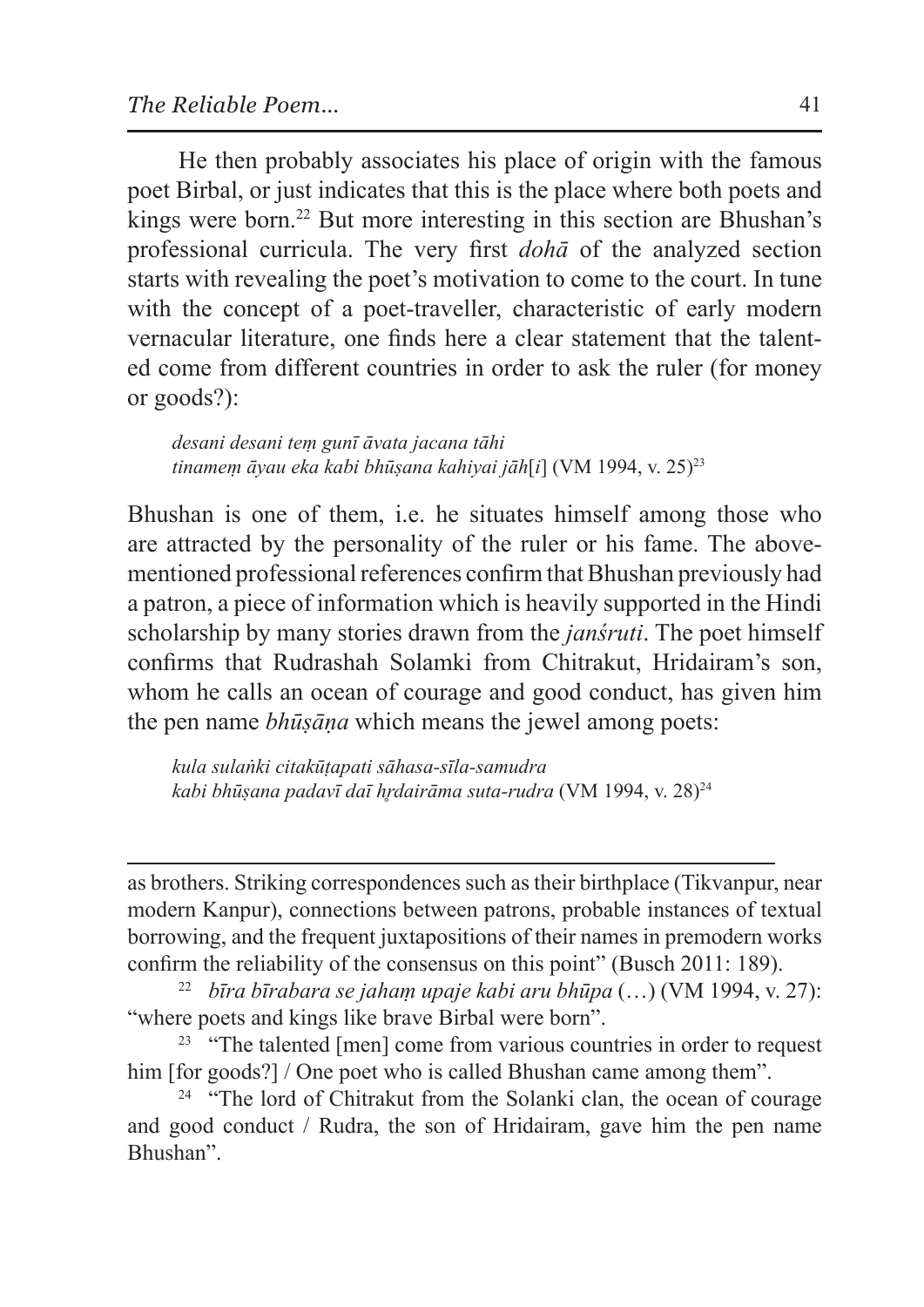Despite this recommendation he still finds it necessary to attest that he has learnt from the good poets and that he follows their path. And this is what permits him to compose the *Śivabhūṣana* full of ornaments:

*sukabina sauṃ suni suni kachuka samujhi kabina kau pantha bhūṣana bhūṣanamaya karata sivabhūṣana subha grantha* (VM 1994: v. 29)25

The longer recension offers a slightly different reading of the first verse of this stanza:

*sukabina huṃ kī kachu kr̥pa, samujhi kavina ko pantha bhūṣana bhūṣanamaya karata "śivabhūṣana" subha grantha* (MB 1989: v. 30)26

The variant of this *dohā* in the longer recension does not considerably change our perception of the poets' relations in the early modern courts, but it certainly draws a more precise picture of the professional hierarchy in that literary world.

One *dohā* that we find only in the longer recension may seem a little bit out of place among the other verses of *kavivaṁśavarṇana*. On the other hand, it confirms the information about the composition of *Śivabhūṣana* already expressed in the verse discussed above. But what is especially worth noting is that it tries to convince us that Bhushan was a witness to Shivaji's deeds. It states that after observing the acts of Shivaji, it came to Bhushan's mind that he would compose a poetry (or maybe a *kavitta* only?) loaded with various ornaments:

*siva caritra lakhi yoṃ bhayo kavi ke citta bhaṃti bhaṃti bhūṣani soṃ bhūṣita karauṃ kavitta* (MB 1989, v. 29)27

<sup>&</sup>lt;sup>25</sup> "Having learnt [lit. heard] from the good poets and having understood a bit the path of poets / Bhushan composes with the poetic figures an amazing book *Shivabhushana*".

<sup>&</sup>lt;sup>26</sup> In the three editions of the longer recension the first verse of this stanza is identical and it differs from the variants which are present in both manuscripts and the Delhi edition. We may read the whole stanza as: "Having understood the path of poets, [thanks to] the grace of the good poets only / Bhushan composes with the poetic figures an amazing book *Shivabhushana*".

<sup>&</sup>lt;sup>27</sup> "Having seen the deeds of Shiva[ji] it came to his (i.e. poet's) mind: / I may compose the poetry adorned with various figures [or: jewels]".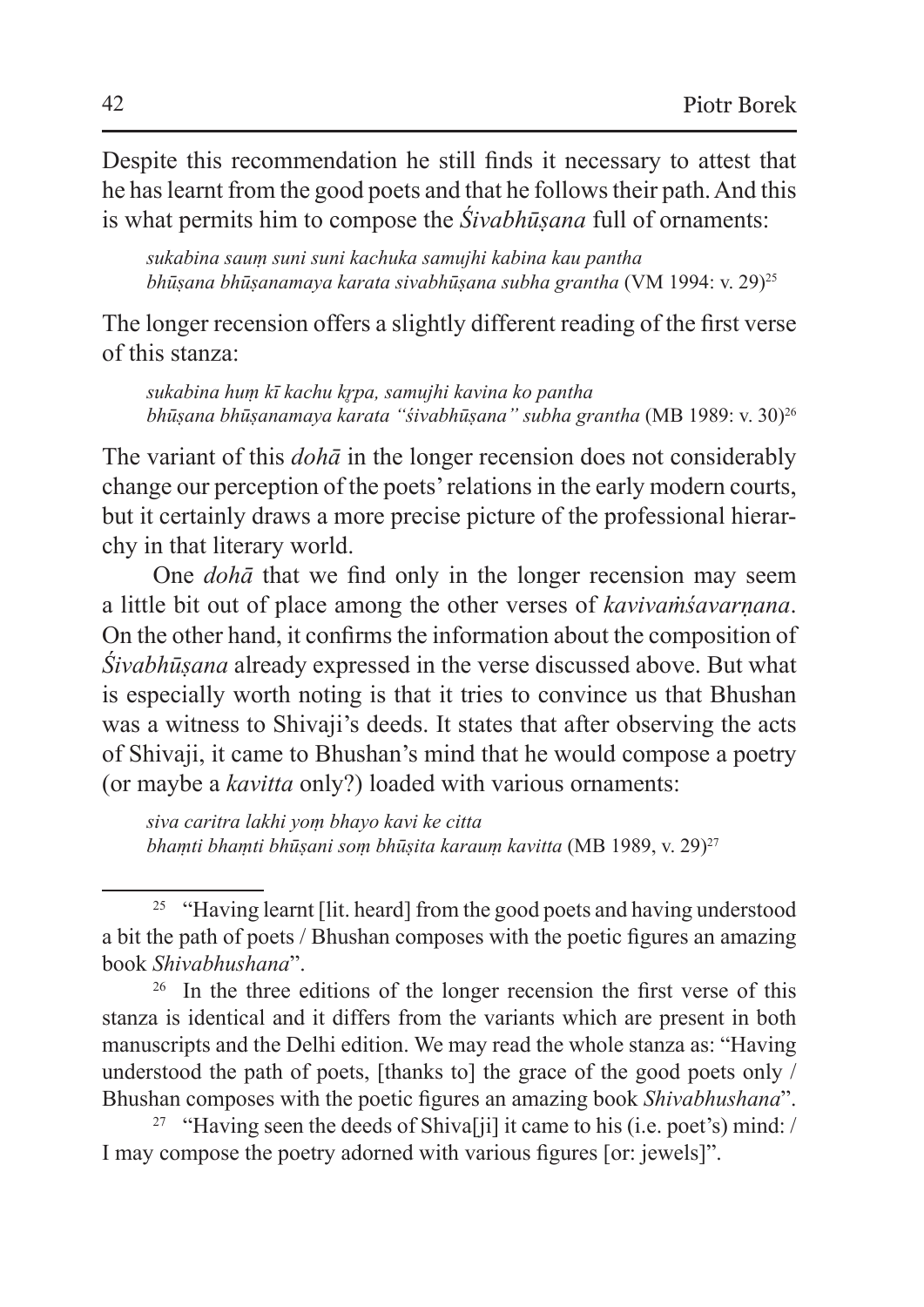The fact that Bhushan was the witness of Shivaji's deeds seems unlikely. It lacks support both in the content of the treatise and in the stories from the hearsay traditions quoted by the editors. Would this *dohā*  be a short interpolation aiming to legitimize Bhushan as a chronicler or to boast the poem's authority according to the Western criteria of historical authenticity?

With the verse about the talented coming from different countries we gain a possible feature of the sponsorship of the poets by the rulers or mighty courtiers. Unlike some of the accounts retold by the Mishra brothers or by several other Hindi literary historians, the poet did not necessarily have to be invited to the court by the ruler who sought a good specialist in the craft. This *dohā* does not state clearly the standards of the recruitment, but much further in the text, among various illustrations glorifying the power of the ruler, we find a verse which sheds a stronger light on this matter. The example of the use of *smr̥ti alaṁkāra* is another stanza filled with poet's fear of rejection. Bhushan first asks whose appreciation would he sing if he left Shivaji, but at the same time he notices that his lord is bored with the poet singing his qualities. In a long stanza (which is a *kavitta*) he complains that the lord rejects him with no reason and looks favourably at the other Brahmins. Simultaneously, the poet reveals his motivation to work for the great leader:

*tuma sivarāja br̥jarāja avatāra āja tuma hī jagata-kāja pokhata bharata hau tumhaiṃ choṛi kāhi yāteṃ binatī sunāūṃ maiṃ tihāre guna gāūṃ tuma ḍhīlakauṃ dharata hau*

*bhūṣana bhanata vahi kula meṃ na bhayau na gunāha kachu ṭhayau kyauṃ na cinta hī harata hau*

*aura bāṃbhanani deta karata sudāmā sudhi mohi dekhi kāhe sudhi bhr̥gukī karat* ahau (VM 1994, v. 70)<sup>28</sup>

<sup>&</sup>lt;sup>28</sup> "King Shiva<sup>[j]</sup>, you are the avatar of the lord of Braj (i.e. Krishna), you are the one who fulfills the task of watching and warding the world / Thus, whom shall I praise if I abandon you? I am singing your qualities, [thus] why do you keep boredom [in yourself]? / Neither do I come from this family, nor did I do anything wrong, so why do you reject me? / The other Brahmins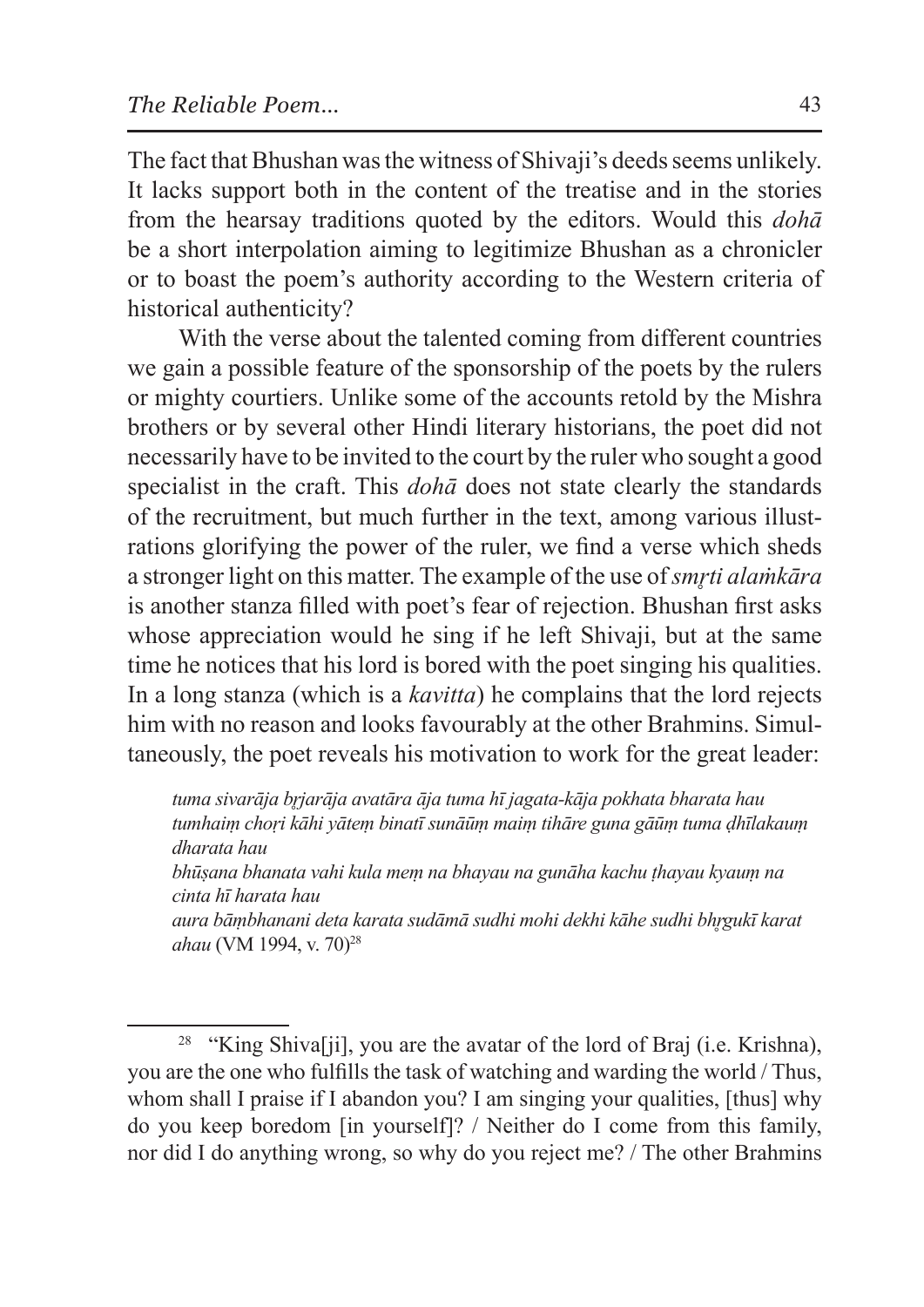Is this stanza a reference to a specific situation that might have happened in the course of Bhushan's stay as a court poet in Raigarh? Or does it describe the competition among the poets who were used to searching for an employer?

One more verse contributes to the reconstruction of poet's biographical data: the last but one stanza in the whole treatise, i.e. a *dohā* about the time of its composition. It is especially important as Hindi scholars used to argue about this issue. It is interesting that the whole problem had been probably conceived by a note in *Śivsiṃhsaroj*. It's author Shivsinh Sengar stated that the poet was born in 1738 Vi., which is c. 1681 AD. Accepting this date, which was of much temptation to several scholars, would make our poet a historian born around seven years after Shivaji's coronation. At the same time Sengar quotes uncritically the accounts about Bhushan's encounters with Shivaji or Chatrasal, which are a clear contradiction to the date of his birth. We read in *Śivarājabhūṣaṇa*:

*samata satraha sentīsa para suci badi terasi bhānu bhūṣana sivabhūṣana kiyau paṛhau sakala sugyāna* (VM 1994, v. 356)29

The division of words in V. P. Mishra's edition may suggest a modern Hindi number seventeen and thirty seven. The morpheme *seṁ/sen* between the numbers seventeen (*satraha*) and thirty (*tīsa*), which indeed appears in the manuscripts, seemed very problematic for the editors. Some of them even decided to get rid of it.<sup>30</sup> However, where the year is given, it is usually a common feature that we observe a precise formulation of the number. This *dohā* should be read as the *saṃvat* seventeen hundred thirty (cf. Callewaert 2009: 2137),

remind you of Sudama, but when you look at me, why does Bhrigu comes to your mind?"

<sup>&</sup>lt;sup>29</sup> "In the year 1730, on the 13<sup>th</sup>  $\lceil \frac{day}{\log n} \rceil$  of the dark half of  $\lceil \frac{1}{\log n} \rceil$ Jyeshtha, on Sunday / Bhushan completed *Shivabhushana*. Let all the learned men read it!"

<sup>30</sup> *sama satraha tīsa* (…) (Śāstrī 1929, v. 382).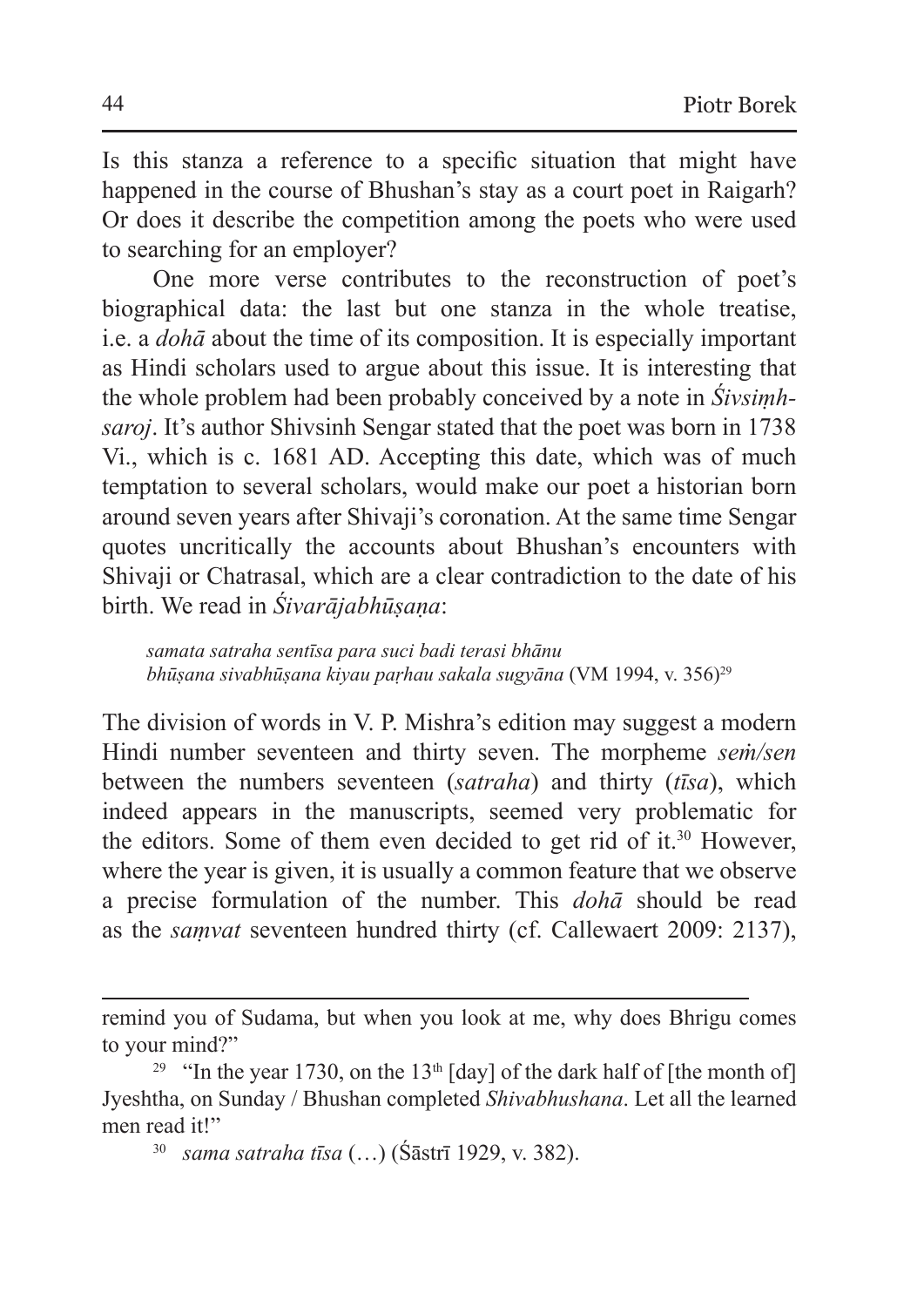which with the thirteenth day of the month *jyestha* situates the completion of the work in May 1673.

The poet's self-presentation framing the treatise is not a common procedure, or at least it is absent in what came down to us in the case of many authors, but still we find it in several works by court poets. The pattern similar to the one applied in *Śivarājabhūṣaṇa*, i.e. the genealogy of the poet following the genealogy of the patron.<sup>31</sup> is to be found in Keshavdas's (*Keśavdāsa*) *Kavi-priyā* (cf. Stasik 2005: 277). The names of the poet's clan, father, place of birth, and of the previous patrons are often mentioned in their poems. Bhushan may have followed (see above: VM 1994, v. 29) the example of this forerunner of Hindi elaborate poetry. Keshavdas informs us in *Kavi-priyā*  that he was born to Kaśīnath, a man highly respected by the king Madhurśāh, in the Brahmin *Sanaḍhya* family (Nagendra 1973: 229). What is striking in *Śivarājabhūṣaṇa* is that unlike Keshavdas Bhushan remains silent about his brothers. In a similar tune, a late  $17<sup>th</sup>$ -century poet Dev (whose full name is Devadatta) attests in *Bhāvavilāsa* that he is a *Dyausariyā* Brahman from *Iṭāya* (*Iṭāva*). It is also from his writing that we learn about his father and patrons (Nagendra 1973: 250-1). The section of self-presentation may also appear at the end of the poem. For instance let us take an example of *Kavitārasavinoda* by a less known late 18<sup>th</sup>-century Janraj (*Janrāja*). In the last section (24<sup>th</sup>) of the work he procures quite an extensive autobiographical account. The poet reveals there his real name, his father's and grand-father's names, his caste, the places important in the course of his life and work. He also indicates his guru and patrons. Janraj dates his oeuvre as well (Nagendra 1973: 276).

To conclude, it is hardly debatable that the popularity of Bhushan comes prevalently from the hearsay tradition, at least partially drawn from the *Citnis bakhar*, historical or legendary. It is being retold *in extenso* by the  $19<sup>th</sup>$ - and  $20<sup>th</sup>$ -century Hindi literary historians.

<sup>&</sup>lt;sup>31</sup> Bhushan's treatise contains also *rāyagarhavarnana*, the description of Shivaji's capital. This section is located between the two genealogies.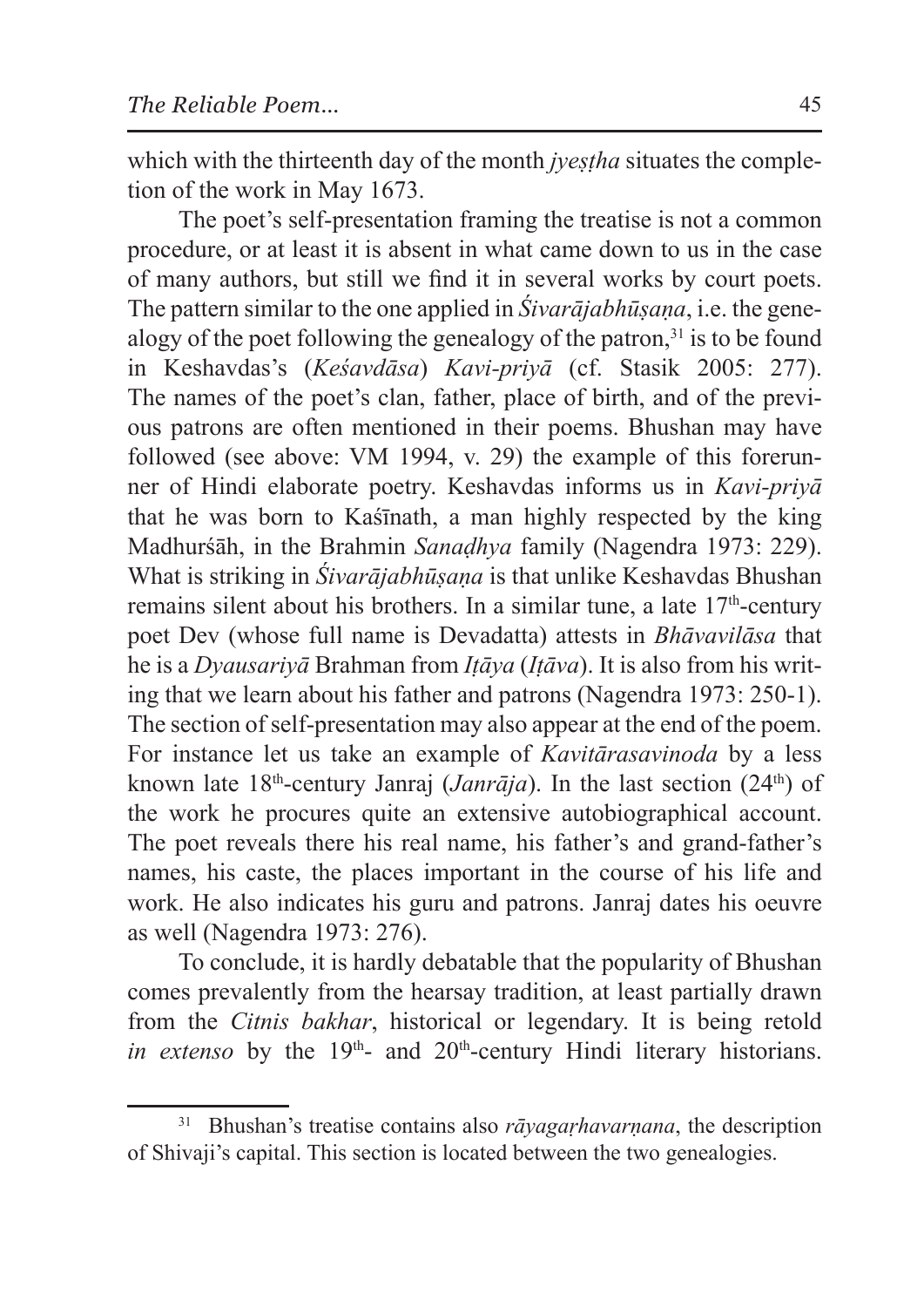Nevertheless, the so-called inner evidence—or Bhushan's available poetic treatise in the case in question—permits us to draw a couple of valuable pieces of information about his life. The work is extremely important for this purpose, especially since we do not possess any other Hindi literary source that would bring a better idea about the poet's life and commitments.32 We rest assured—by what has come down to us in written form—that he is a Kanyakubja Brahmin, born in Trivikramapura at the bank of the Yamuna river. Despite the absence of major interpolations or differences between them. The manuscripts and editions of the text, unfortunately, those which appear may cast a shadow on the authenticity of some information. Unlike many other *rīti* poets, Bhushan does not help the readers to retrieve his real name. One can only learn that the poet's previous patron, Rudrashah Solamki of Chitrakut, gave him the pen name which means a jewel or ornament. The poet leaves us also with a doubt about the way he was commissioned to write the treatise. However, the philological scrutiny helps to attest that he had completed the composition just before the coronation of Shivaji that took place in June 1673. It certainly suggests that this oeuvre belonged to the political agenda of the emerging ruler.

#### **Bibliography:**

- Ms. no. 54 of 1898–99. New no. 27. Location: Bhandarkar Oriental Research Institute. Pune.
- Ms. no. 1525 of 1891–95. New no. 8. Location: Bhandarkar Oriental Research Institute. Pune.

Borā, R. 2004. *Bhūṣana*. Naī dillī: Sāhitya akādemī.

 $32$  A piece of information which might be helpful for the reconstruction of Bhushan's curricula can be drawn from Bhikharidas's (*Bhikhārīdās*) *Kāvyaprayojana*. This 18<sup>th</sup>-century court poet lists his greatest predecessors putting them into three categories: those who work for spiritual reasons, for money or for fame. According to Bhikharidas's opinion Bhushan falls into the second category (for the original text see Nagendra 1973: 273, for the English translation and commentary see Busch 2011: 118).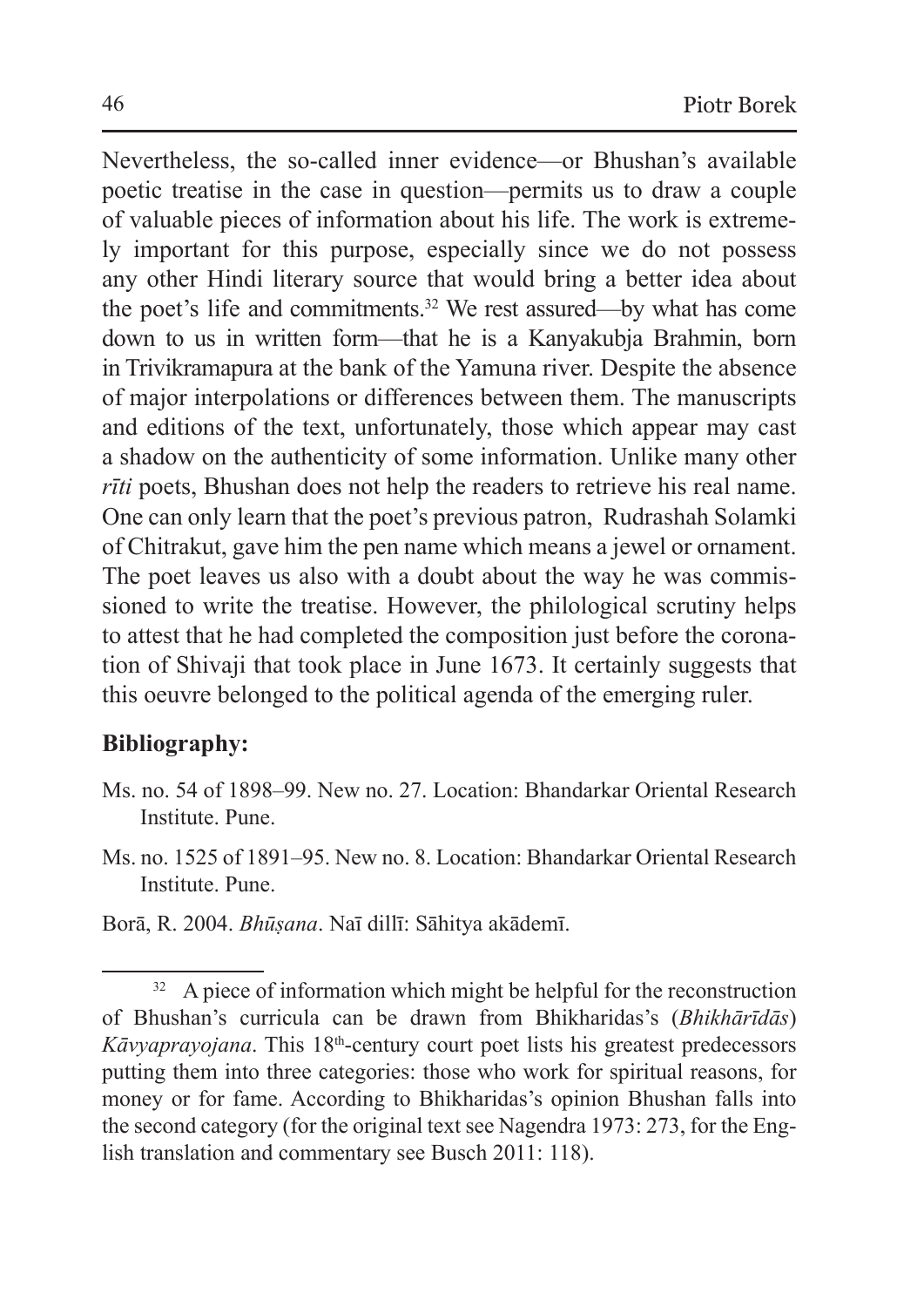- Busch, A. 2011. *Poetry of Kings. The Classical Hindi Literature of Mughal India*. New York: Oxford University Press.
- Callewaert, W. M. 2009. *Dictionary of Bhakti*. New Delhi: D. K. Printworld.
- Deshpande, P. 2007. *Creative Pasts. Historical Memory and Identity in Western India 1700–1960*. New York: Columbia University Press.
- Dīkṣit, Bh. P. 1953. *Mahākavi Bhūṣaṇa*. Ilāhābād: Sāhitya bhavan limited.
- Gerow, E. 1977. *Indian Poetics*. Wiesbaden: Otto Harrassowitz.
- *Hindī sāhitya koś.* 1985 & 1986. Ed. by D. Varmā. Vol. 1 & 2. Vārāṇasī: Nāgarīpracāriṇī sabhā.
- Grierson, G. A. 1889. *The Modern Vernacular Literature of Hindustan*. Calcutta: The Asiatic Society.
- McGregor, R. S. 1984. *Hindi Literature from its Beginnings to the Nineteenth Century*. Wiesbaden: Otto Harrassowitz.
- Miśra, Bh. 1973. *Hindī rīti sāhitya.* Nayī dillī: Rājkamal prakāśan.
- MB 1989 = Miśra, Ś. 1989 (1st ed. 1907). *Bhūṣaṇa granthāvalī*. Vārāṇasī: Nāgarīpracārinī sabhā.
- Miśra, G. 1955. *Hindī navaratna arthāt hindi ke nava sarvotkr̥ṣṭ kavi*. Lakhnaū: Gaṅgā-granthāgār.
- VM 1994= Miśra, V. P. 1994 (1st ed. 1953). *Bhūṣaṇa granthāvalī*. Naī dillī:Vāṇī prakāśan.
- Nagendra. 1973. *Hindīsāhitya kā br̥hat itihās*. Vol. 6. Vārāṇasī:Nāgarīpracāriṇī sabhā.
- Rutkowska, T. 1983. Historical Elements in the Riti Poetry. (On the Example of Bhusan's Works). In: M. Gálik (ed.) *Proceedings of the Fourth International Conference on the Theoretical Problems of Asian and African Literatures.* Bratislava: Literary Institute of the Slovak Academy of Sciences: 185–191.
- Sarkar, J. 1966. *Fall of the Mughal Empire*. Vol. 2. Calcutta: S.C. Sarkar & Sons.
- Simh, B. 2006. *Hindī sāhitya kā dūsrā itihās*. Naī dillī: Rādhākrsna.